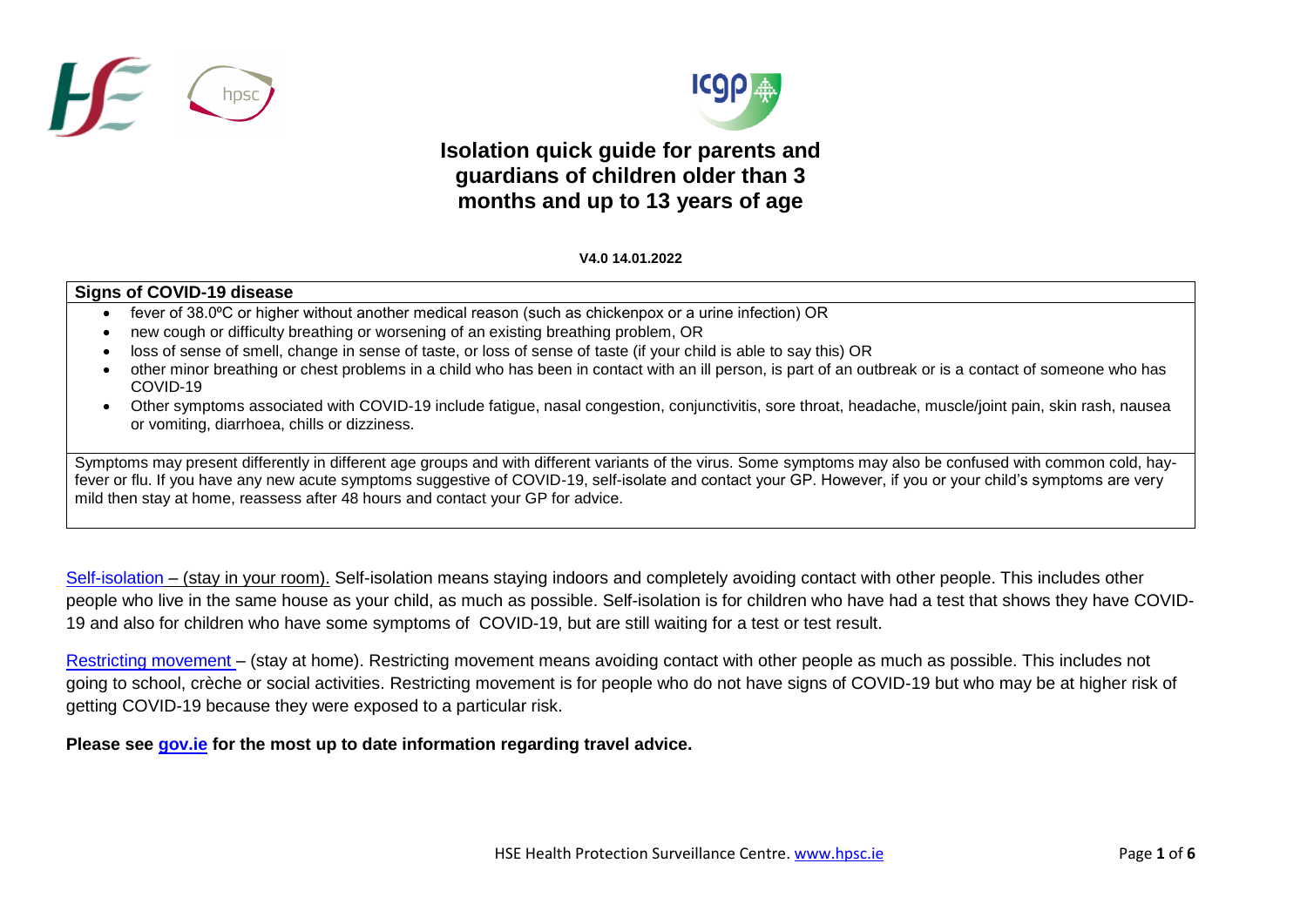|                | <b>Situation</b>                                                                     | <b>Actions</b>                                                                                                                                                                                                                                                                                                                                                                                                                                                                                                                                                                                                                                                                                                                                                                                                                                                                                                                                                                                                                                                                                                                                                                                                                                                                                                                                                                                                                                                                                                                                                                                                                                                                                                                                                                                                                                                                                                                                                                                                                                                               |
|----------------|--------------------------------------------------------------------------------------|------------------------------------------------------------------------------------------------------------------------------------------------------------------------------------------------------------------------------------------------------------------------------------------------------------------------------------------------------------------------------------------------------------------------------------------------------------------------------------------------------------------------------------------------------------------------------------------------------------------------------------------------------------------------------------------------------------------------------------------------------------------------------------------------------------------------------------------------------------------------------------------------------------------------------------------------------------------------------------------------------------------------------------------------------------------------------------------------------------------------------------------------------------------------------------------------------------------------------------------------------------------------------------------------------------------------------------------------------------------------------------------------------------------------------------------------------------------------------------------------------------------------------------------------------------------------------------------------------------------------------------------------------------------------------------------------------------------------------------------------------------------------------------------------------------------------------------------------------------------------------------------------------------------------------------------------------------------------------------------------------------------------------------------------------------------------------|
| $\mathbb{1}$   | Positive COVID-19 test (PCR<br>or antigen test)                                      | All confirmed cases should self-isolate for 7 full days from date of onset of symptoms or if asymptomatic, from the date of a<br>$\bullet$<br>positive test result (either antigen test or PCR test). On receipt of a positive test result, no further testing is required.<br>Any individual with a positive antigen test should regard it as confirmed COVID-19 and register it with the HSE. A confirmatory<br>$\bullet$<br>PCR test is not required.<br>Children aged 9-12 years old should wear a well fitted mask as much as is reasonably practical during the 10-day period. A<br>$\bullet$<br>medical grade mask (surgical mask) is preferable, if it fits the child well; otherwise a well-fitting cloth mask can be worn.<br>Can exit self-isolation after 7 full days, once symptoms have substantially or fully resolved for the final 2 days (48 hours) of the<br>$\bullet$<br>self-isolation period.<br>On exiting self-isolation after 7 full days, cases should be advised to follow the below advice, especially during day 8, day 9<br>and day 10:<br>limit close contact with other people outside their household, especially in crowded, enclosed or poorly ventilated<br>$\circ$<br>spaces<br>follow all public health protective measures.<br>$\circ$                                                                                                                                                                                                                                                                                                                                                                                                                                                                                                                                                                                                                                                                                                                                                                                                |
| $\overline{2}$ | A child with symptoms<br>suggestive of COVID-19 and is<br><b>NOT</b> a close contact | Your child needs to self-isolate and be tested (the type of test may vary depending on age).<br>If a child aged less than 3 months is symptomatic, contact your GP for advice.<br>For symptomatic children aged 0-3 years and those who are medically vulnerable:<br>Self-isolate and book an PCR test regardless of whether have had prior COVID-19 infection within 3 months. If the test is not<br>detected they can exit self-isolation once they are 48hrs symptom free.<br>Symptomatic children with an underlying condition which puts them at higher risk of severe disease or anyone who has a<br>$\bullet$<br>clinical concern will be advised to contact their GP so that they can be prioritised for RT-PCR testing if appropriate.<br>For symptomatic children aged 4-12 years (less than 13 years old)<br>Immediately self-isolate and undertake regular antigen tests. The first antigen test should be performed as soon as possible<br>$\bullet$<br>and two further antigen tests should be done at 24-hour intervals from the first one. A minimum of three antigen tests is<br>recommended.<br>Any individual with a positive antigen test should regard it as confirmed COVID-19 and register it with the HSE. A confirmatory<br>PCR test is not required.<br>Children aged 9-12 years old should wear a well fitted mask as frequently as is reasonably practical. Although a medical grade<br>$\bullet$<br>mask (surgical mask) is preferable, a well-fitting cloth mask can be worn.<br>It is important that the symptomatic child continues to self-isolate where possible until all three antigen tests have been<br>performed and those with repeated 'not detected' antigen tests should also continue to self-isolate until 48 hours after their<br>symptoms have resolved.<br>Symptomatic individuals with an underlying condition which puts them at higher risk of severe disease or anyone who has a<br>$\bullet$<br>clinical concern will be advised to contact their GP so that they can be prioritised for RT-PCR testing if appropriate. |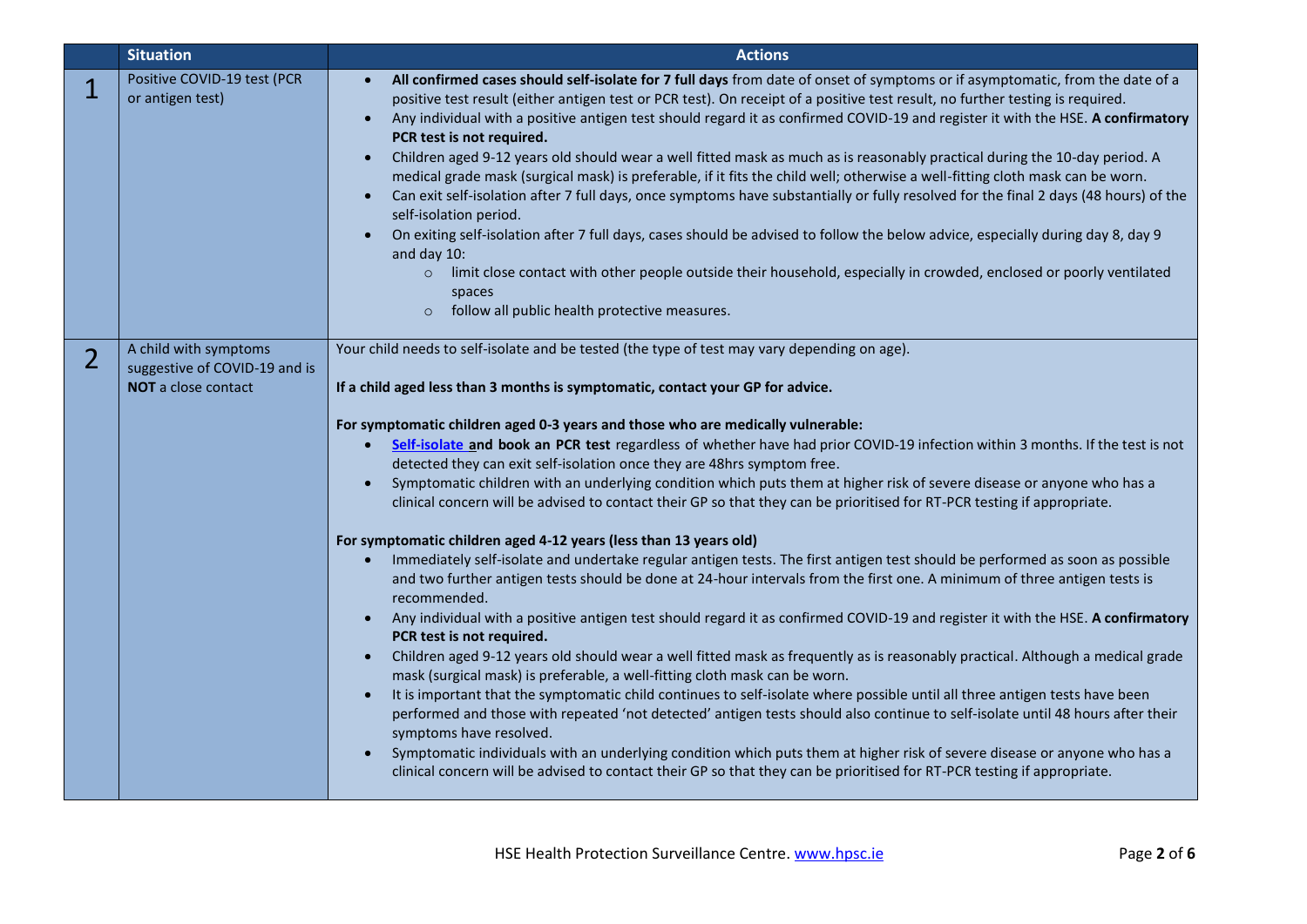| $\overline{3}$ | A child with signs of COVID-19<br>disease waiting for a COVID-<br>19 test result.                                                                            | Your child needs to self-isolate, including from other people in the house if possible, while waiting for the COVID-19 test result                                                                          |
|----------------|--------------------------------------------------------------------------------------------------------------------------------------------------------------|-------------------------------------------------------------------------------------------------------------------------------------------------------------------------------------------------------------|
| 4              | A child with symptoms of<br>COVID-19 disease who is NOT<br>a household close contact and<br>a "Negative/Not Detected"<br>COVID-19 test result                | Children can exit self-isolation following a "not detected" COVID-19 result when they have followed all medical and public health<br>advice and symptoms have fully or substantially resolved for 48 hours. |
| 5              | A child with signs of illness<br>that may be COVID-19, who is<br>waiting for a doctor to assess<br>their illness and decide if a<br>COVID-19 test is needed. | Your child needs to self-isolate until they have been assessed by a doctor.                                                                                                                                 |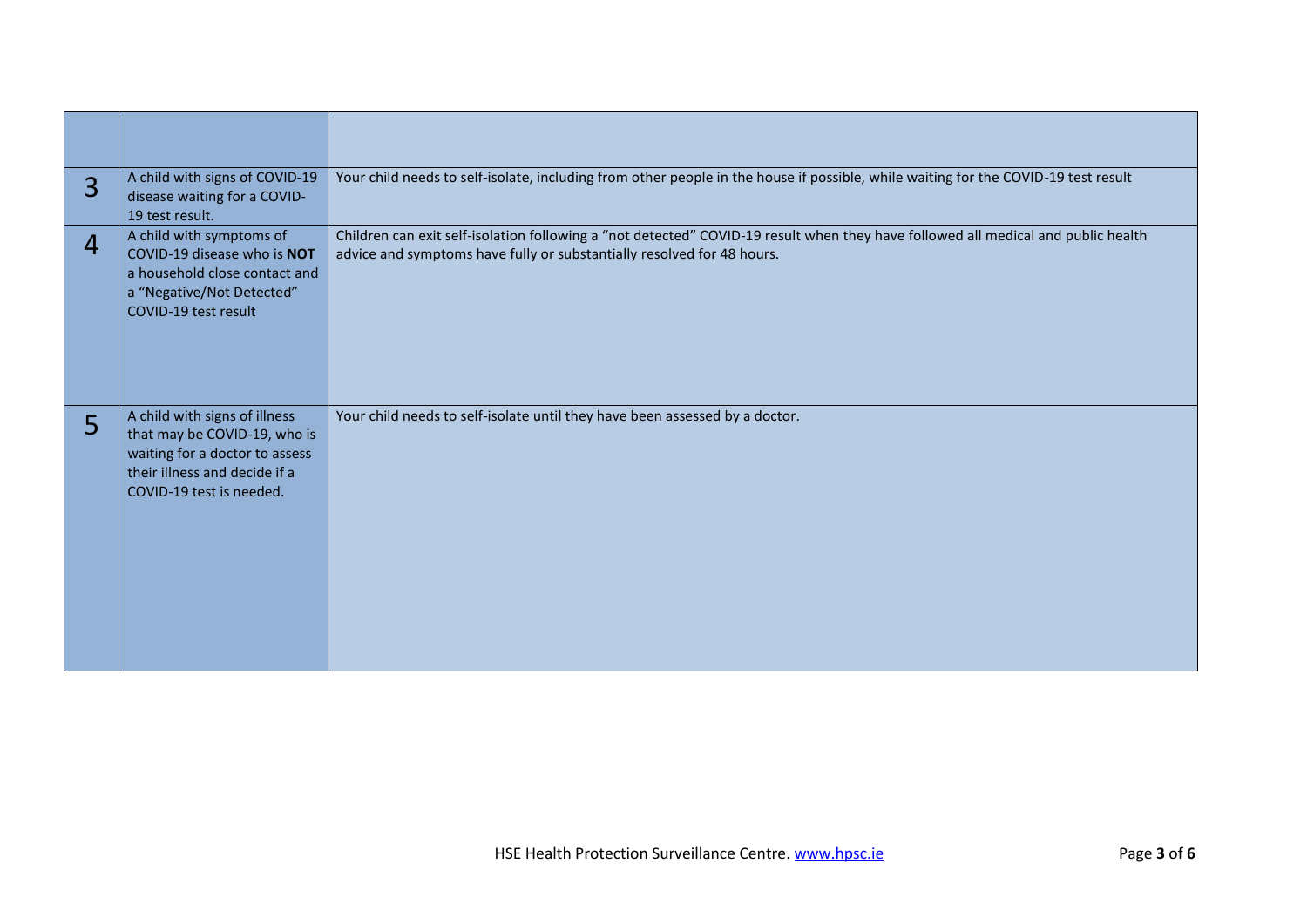| 6 | A child who is an<br>asymptomatic household<br>close contact who has had<br>confirmed COVID-19 infection<br>since December 1, 2021. | Asymptomatic close contacts of any age (regardless of vaccination status) who have recovered from COVID-19 following a positive<br>PCR or antigen test carried out since December 1st 2021 are exempt from restricted movements and testing unless they become<br>symptomatic. If they become symptomatic they should immediately self-isolate and get tested.                                                                                                                                                                                                                                                                                                                                                                                                                                                                                                                                                                                                                                                                                                                                                                                                                                                                                                                                                                                                                                                                                                                                   |
|---|-------------------------------------------------------------------------------------------------------------------------------------|--------------------------------------------------------------------------------------------------------------------------------------------------------------------------------------------------------------------------------------------------------------------------------------------------------------------------------------------------------------------------------------------------------------------------------------------------------------------------------------------------------------------------------------------------------------------------------------------------------------------------------------------------------------------------------------------------------------------------------------------------------------------------------------------------------------------------------------------------------------------------------------------------------------------------------------------------------------------------------------------------------------------------------------------------------------------------------------------------------------------------------------------------------------------------------------------------------------------------------------------------------------------------------------------------------------------------------------------------------------------------------------------------------------------------------------------------------------------------------------------------|
|   | An asymptomatic child who is<br>a household contact <sup>1</sup> of a<br>confirmed COVID-19 case                                    | Asymptomatic close contacts of any age (regardless of vaccination status) who have recovered from COVID-19 following a positive<br>PCR or antigen test carried out since December 1st 2021 are exempt from restricted movements and testing unless they become<br>symptomatic. If they become symptomatic they should immediately self-isolate and get tested.<br>Asymptomatic household <sup>1</sup> close contacts aged 0-12 years old should restrict their movements for 7 full days. Restricted<br>movements should begin from date of last contact with positive case (if known) or if not, from date of notification as a<br>contact.<br>Children aged 9-12 years old should wear a well fitted mask as frequently as is reasonably practical during the 10-day period.<br>A medical grade (surgical) mask is preferable, if it fits the child well; otherwise a well-fitting cloth mask can be worn.<br>Asymptomatic household contacts who are aged 0-3 years are not required to undertake testing unless they develop<br>symptoms. If symptoms develop within this age group, an RT-PCR test is required.<br>Asymptomatic household close contacts aged 4-12 years old should perform three antigen tests. The first antigen test as soon<br>as possible, the second antigen test three days later and the final antigen test on the seventh day of restricted movements.<br>The antigen tests used should be those recommended on the HSE website or received directly from the HSE. |
| 8 | Asymptomatic household<br>close contacts of a case for<br>whom it is not feasible to self-<br>isolate                               | Asymptomatic close contacts of any age (regardless of vaccination status) who have recovered from COVID-19 following a positive<br>PCR or antigen test carried out since December 1st 2021 are exempt from restricted movements and testing unless they become<br>symptomatic. If they become symptomatic they should immediately self-isolate and get tested.<br>Restrict their movements for 14 full days                                                                                                                                                                                                                                                                                                                                                                                                                                                                                                                                                                                                                                                                                                                                                                                                                                                                                                                                                                                                                                                                                      |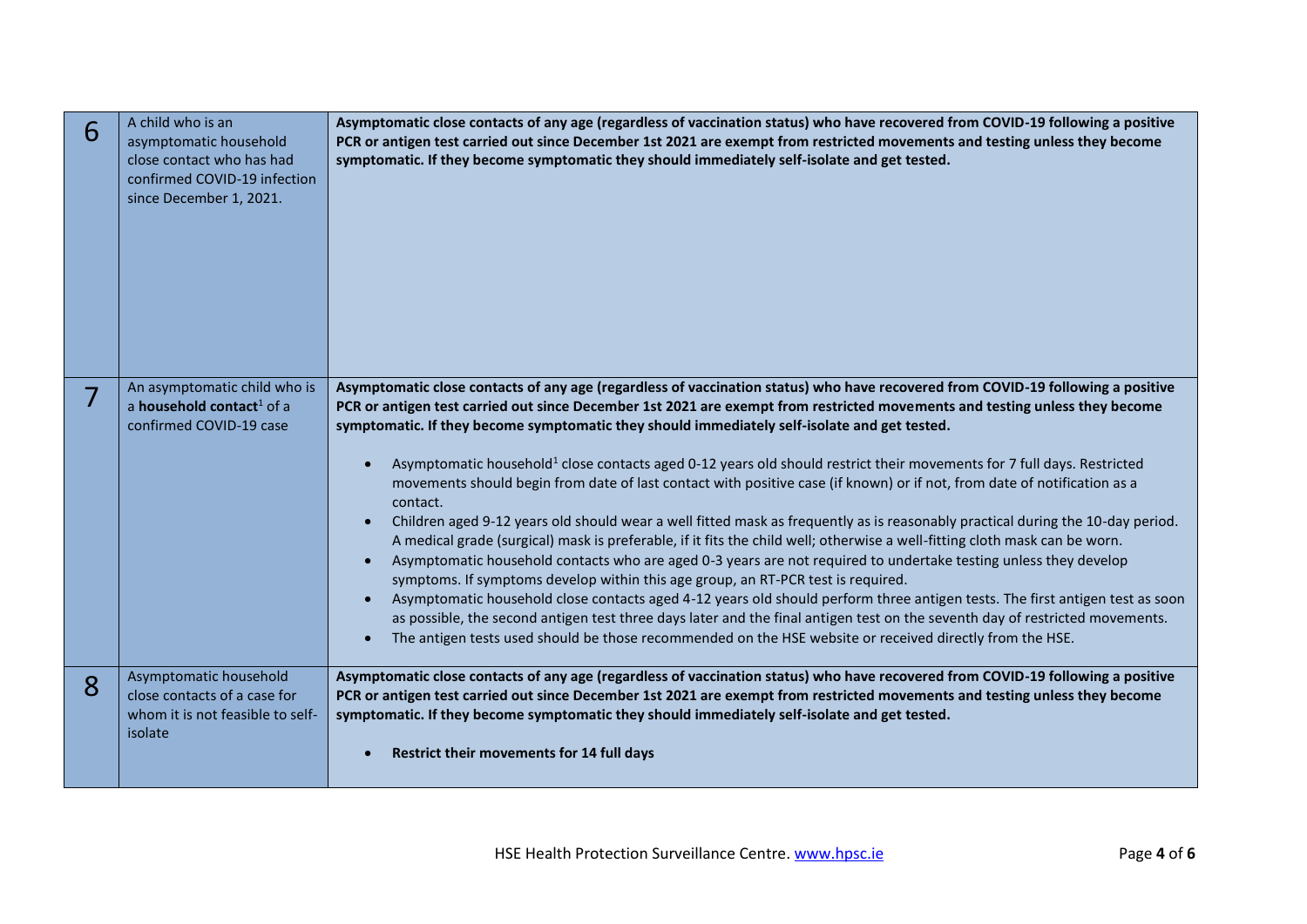|    |                             | Perform antigen tests over the first 7 days. Three of these antigen tests should be performed. The first test should be                                                                                   |
|----|-----------------------------|-----------------------------------------------------------------------------------------------------------------------------------------------------------------------------------------------------------|
|    |                             | performed as soon as possible, the second three days later and the final test on the seventh day of restricted movements and<br>repeat over the second 7 days.                                            |
|    |                             | Children aged 9-12 years old should wear a well fitted mask as frequently as is reasonably practical during the 10-day period.                                                                            |
|    |                             | A medical grade (surgical) mask is preferable, if it fits the child well; otherwise a well-fitting cloth mask can be worn.                                                                                |
|    |                             | Asymptomatic household contacts who are aged 0-3 years are not required to undertake testing unless they develop                                                                                          |
|    |                             | symptoms. If symptoms develop within this age group, an RT-PCR test is required                                                                                                                           |
| 9  | A child who is symptomatic  | Your child needs to self-isolate and be tested (the type of test may vary depending on age).                                                                                                              |
|    | AND a household close       |                                                                                                                                                                                                           |
|    | contact                     | If a child aged less than 3 months is symptomatic, contact your GP for advice.                                                                                                                            |
|    |                             | For symptomatic children aged 0-3 years and those who are medically vulnerable:                                                                                                                           |
|    |                             | Self-isolate and book an PCR test regardless of whether have had prior COVID-19 infection within 3 months. If the test is not                                                                             |
|    |                             | detected they should continue to self-isolate until 48 hours after their symptoms have substantially or fully resolved but as                                                                             |
|    |                             | household close contacts should continue the advice for asymptomatic household close contacts (see Row 8).                                                                                                |
|    |                             | Symptomatic children with an underlying condition which puts them at higher risk of severe disease or anyone who has a                                                                                    |
|    |                             | clinical concern will be advised to contact their GP so that they can be prioritised for RT-PCR testing if appropriate.                                                                                   |
|    |                             | For symptomatic children aged 4-12 years (less than 13 years old)                                                                                                                                         |
|    |                             | Immediately self-isolate and undertake regular antigen tests. The first antigen test should be performed as soon as possible                                                                              |
|    |                             | and two further antigen tests should be done at 24-hour intervals from the first one. A minimum of three antigen tests is<br>recommended.                                                                 |
|    |                             | Any individual with a positive antigen test should regard it as confirmed COVID-19 and register it with the HSE. A confirmatory<br>$\bullet$<br>PCR test is not required.                                 |
|    |                             | Children aged 9-12 years old should wear a well fitted mask as frequently as is reasonably practical. Although a medical grade                                                                            |
|    |                             | mask (surgical mask) is preferable, a well-fitting cloth mask can be worn.<br>It is important that the symptomatic child continues to self-isolate where possible until all three antigen tests have been |
|    |                             | performed and those with repeated 'not detected' antigen tests should also continue to self-isolate until 48 hours after their                                                                            |
|    |                             | symptoms have substantially or fully resolved but as household close contacts should continue the advice for                                                                                              |
|    |                             | asymptomatic household close contacts (see Row 8).                                                                                                                                                        |
|    |                             | Symptomatic individuals with an underlying condition which puts them at higher risk of severe disease or anyone who has a                                                                                 |
|    |                             | clinical concern will be advised to contact their GP so that they can be prioritised for RT-PCR testing if appropriate                                                                                    |
|    | A child with no symptoms of | Your child does not need to restrict movements if asymptomatic.                                                                                                                                           |
| 10 | COVID-19 disease who has    | If your child develops symptoms, please follow advice in row 2.                                                                                                                                           |